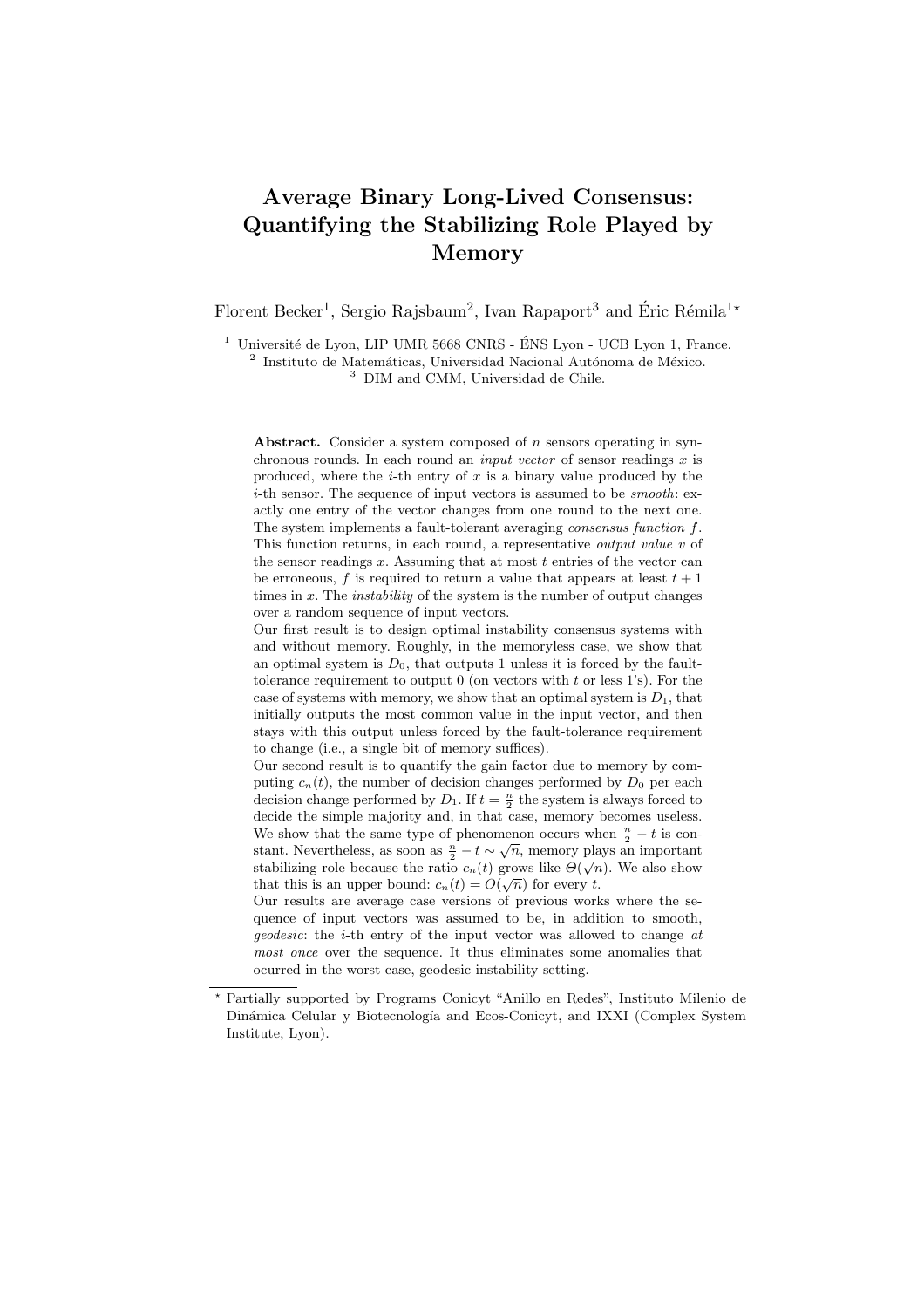# 1 Introduction

Consider a system composed of *n* sensors sampled at synchronous rounds. In each round an *input vector* of sensor readings is produced, where the  $i$ -th entry of the vector is a value from some finite set V produced by the  $i$ th sensor. To simplify the presentation, the sampling interval is assumed to be short enough, to guarantee that the sequence of input vectors is *smooth*: exactly one entry of a vector changes from one round to the next one.

There are situations where, for fault-tolerant purposes, all sensors are placed in the same location. Ideally, in such cases, all sensor readings should be equal. But this is not always the case; discrepancies may arise due to differences in sensor readings or to malfunction of some sensors. Thus, the system must implement some form of fault-tolerant averaging *consensus function* f, that returns a representative *output value* v of the sensor readings x. Assuming that at most t entries of a vector  $x$  can be erroneous, f is required to return a value that appears at least  $t+1$  times in x.

The same questions arise when consensus is done not between the values of sensors, but between the opinions of actors. Suppose for example that you have a server which can give several types of data to a bunch of clients. At a given time, each client has a favorite type of data it wants to receive, but the server can only broadcast one type of data to all the clients. If there is a cost to switching between requests (say, because one can no longer use cached data), then in order to serve as much clients as possible in the long-run, it might be wise to sometimes give a content that fewer of them want, but which we have already started serving.

In a social setting, the same kind of question arises whenever a group has to make a consensual decision. For example, consider a disc-jockey in a wedding party. There are both older people, who fancy dancing to a nice waltz, and younger ones, eager to get their kicks on techno music. Our disc-jockey has to make sure that the dance-floor is never too empty according to who is ready to dance at a given time. But if he changes the music too often, then nobody is going to be happy: stability matters. More seriously, in an election system, one might want to have a decision that is at the same time representative and stable, so that the policies which are decided have the time to be applied. In a setting where there is no termmandate and decision-making is done live, we show that the stability can be enforced through election rules (i.e., the decision function).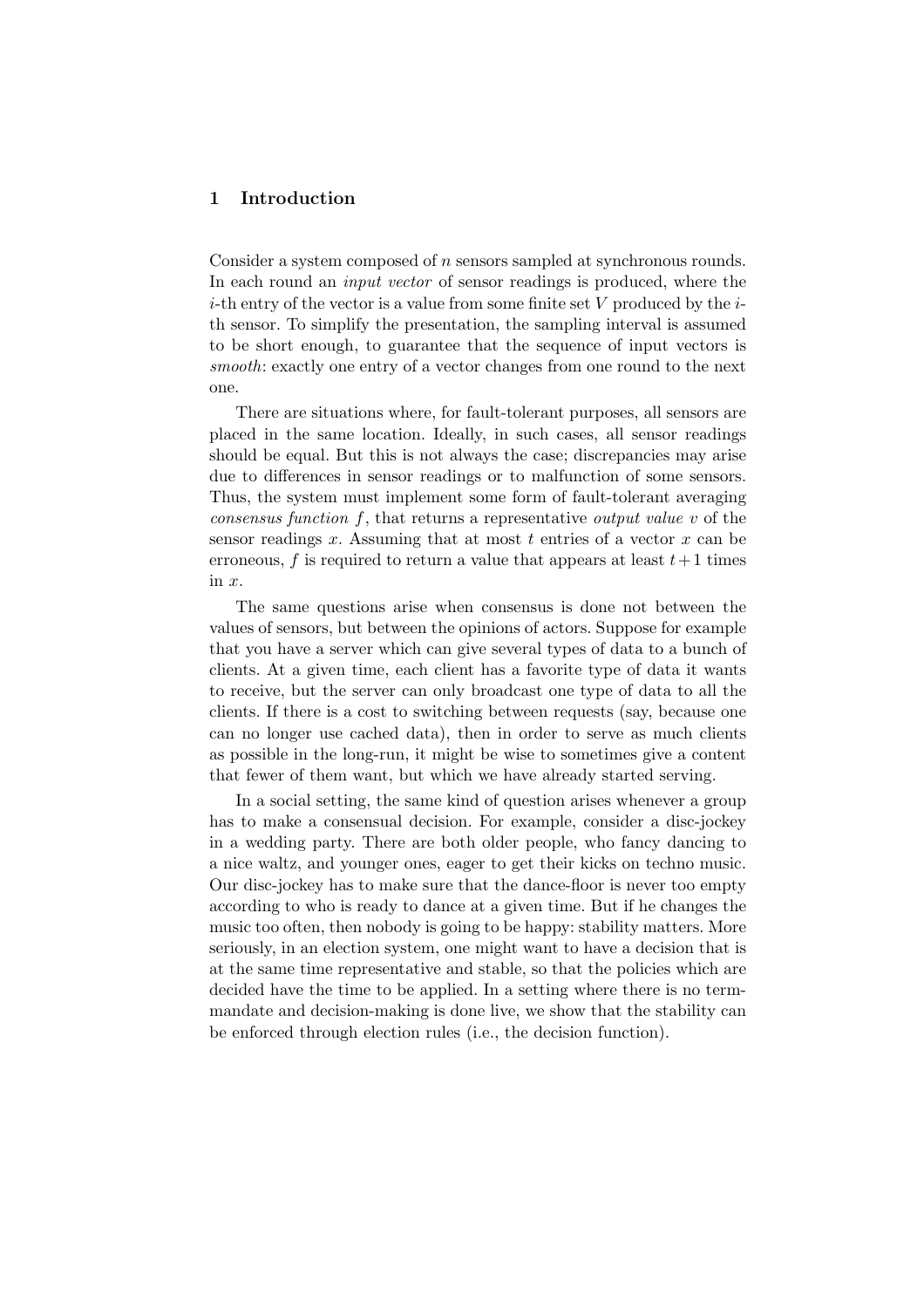In this context, the most natural function  $f$  is the one that returns the most common value of vector x. However, the *instability* of such function is high. In fact, as the next example shows  $(n = 5 \text{ and } t = 1)$ , the output value computed by this  $f$  could change from one round to the next one unnecessarily often:

> inputs:  $0.0011 \rightarrow 10011 \rightarrow 10010 \rightarrow 11010 \rightarrow \cdots$ <br>outputs:  $0 \rightarrow 1 \rightarrow 0 \rightarrow 1 \rightarrow \cdots$ outputs:

If instead of the previous  $f$  we consider the one that decides the smallest value in x that appears at least  $t + 1$  times, then no output changes would have occurred in the previous sequence (in the example  $0 < 1$  and  $t + 1 = 2$ . Moreover, in order to reduce further the instability, we could consider a function that tries to stay with the ouput of previous rounds.

The worst case instability of consensus functions was studied in two previous papers [3, 5]. The input sequence considered in those papers was assumed to be, in addition to smooth, *geodesic*: the i-th entry of the input vector was allowed to change *at most once* over the sequence. The instability of a consensus function was given by the largest number of output changes over any such sequence, called a *geodesic path*. Notice that a geodesic path must be finite, since the set  $V$  from which the input vectors draw their values is finite. The case  $V = \{0, 1\}$  of binary input vectors was considered in [5]. The case of multi-valued input vectors, where the set  $V$  is arbitrary, turned out to be much more difficult and required higher-dimensional topological methods [3].

In this paper we initiate a study of the *average instability* of consensus functions. We tackle the case  $V = \{0, 1\}$  of binary input vectors. We remove the geodesic requirement and therefore the smooth sequences of input vectors we consider here are random walks over the hypercube. If  $P = X_0, X_1, \ldots$  is such a walk, then the average instability of a consensus function  $f$  is given by the fraction of time  $f$  changes its output over  $P$ . The first goal is –given  $n$  and  $t-$  to find out what function  $f$  minimizes the instability in the two possible scenarios: with memory and without memory. We obtain the following results.

For the memoryless case we show that a system  $D_0$ , that outputs 1 unless it is forced by the fault-tolerance requirement to output 0 (on vectors with  $t$  or less 1's), is optimal. For the case of systems with memory, we show that a system  $D_1$ , that initially outputs the most common value in the input vector, and then stays with its output unless forced by the faulttolerance requirement to change, is optimal. Thus, a single bit of memory suffices to achieve optimal instability. We should point out that in order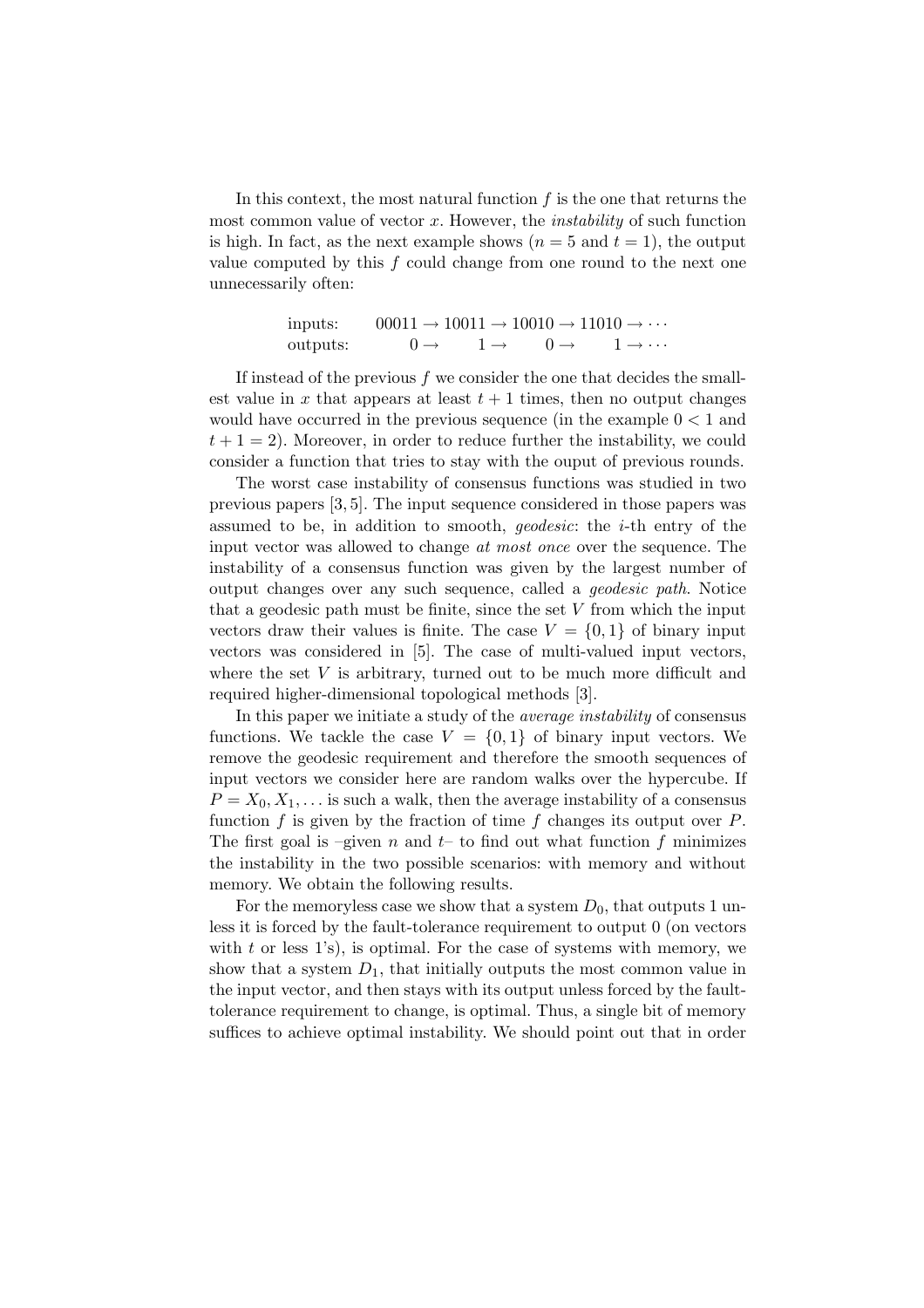to compute the instability of  $D_1$  we use a non-trivial result concerning the Ehrenfest Markov chain model (which gives a simple expression to the value of the expected time to go from state k to state  $k + 1$  [14]).

Our second goal is to measure the stabilizing role played by memory. A natural way of doing this is by computing  $c_n(t)$ , the number of decision changes performed by  $D_0$  per each decision change performed by  $D_1$ . We prove that  $c_n(t) = O(\sqrt{n})$ , and this upper bound is reached when  $n/2 - t = \alpha \sqrt{n}$ , with  $\alpha$  constant. In contrast, if t or  $n/2 - t$  are constant then  $c_n(t)$  is also constant.

Our approach eliminates some anomalies that occured in the worst case geodesic instability setting. For instance, in the case of  $t = 0$  (which is interesting because it leaves maximum freedom on the choice of  $f$ ), it was proved in [5] that any optimal instability memoryless function must be *one-bit defined*, i.e., output the value of the i-th sensor. Intuitively, such a function has high instability. Indeed, in our average case setting, its instability is  $1/n$ , much higher than the optimal average instability of  $1/2^n$  given by the function  $f_0$  which is always 1 unless all sensors have a value 0.

As noted in [5], studying the instability of consensus functions may have applications in various areas of distributed computing, such as selfstabilization [4] (indeed, see [10]), Byzantine agreement [1], real-time systems [11], complexity theory [8] (boolean functions), and VLSI energy saving [2, 12, 16] (minimizing number of transitions).

Also, it would be interesting to relate our results to natural phenomena that exhibit hysteresis (memory). It is known, for instance, that some biological phenomena exhibit hysteresis [9, 15]. Did they appear in evolution as a way to minimize instability? The approach could also be applied in the social sciences. In fact, wouldn't it be possible to conceive an electoral system which instead of deciding by simple majority incorporates some memory in order to eliminate noise? Notice that system  $D_1$ , which minimizes instability, corresponds to an hysteretic switch.

This paper is organized as follows. In Section 2 we describe the model and define the instability measure. Section 3 considers memoryless consensus systems, while Section 4 considers the general case. In Section 5 we quantify the relevance of memory by analyzing the behavior of the gain factor for different values of t.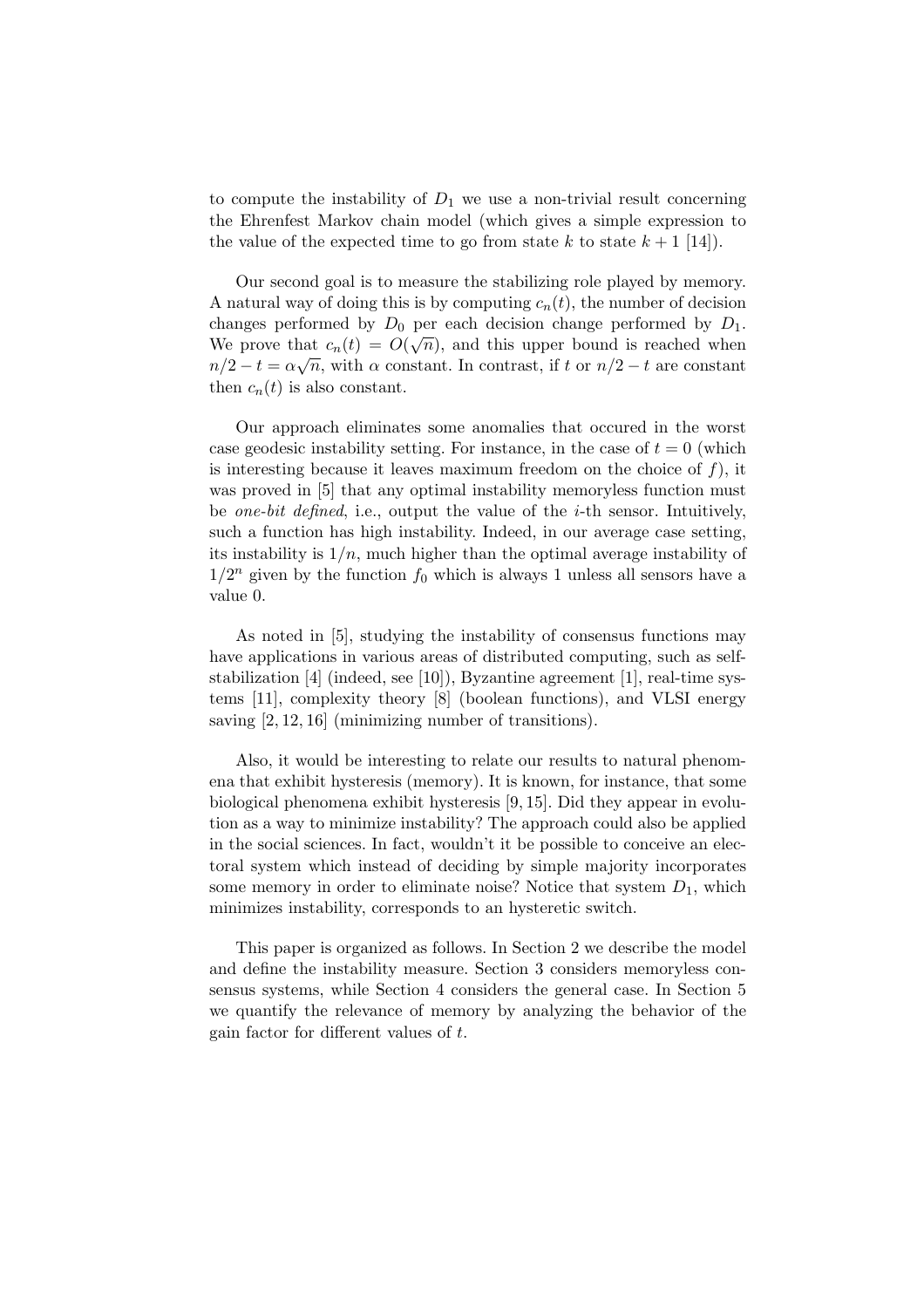# 2 Instability

Let *n*, *t* be non-negative integers,  $n \geq 2t + 1$ . The *hypercube* of dimension *n* is a graph whose vertices  $V_n = \{0, 1\}^n$  are all binary *n*-dimensional vectors, called *input vectors*. The edges  $E_n$  are all pairs of vertices whose vectors differ in exactly one component. Notice that  $|E_n| = n2^{n-1}$ . The *distance*  $d(x_1, x_2)$  between two vertices  $x_1, x_2$  is equal to the number of entries in which they differ. Thus,  $d(x_1, x_2) = d$  iff the shortest path between  $x_1$  and  $x_2$  in the hypercube is of length d. We denote by  $\#_b(x)$ the number of entries in x that are equal to  $b \in \{0, 1\}$ . The *corners* of the hypercube are the vertices  $0^n$  and  $1^n$ . The *d-neighborhood* of a vertex x of the hypercube,  $\mathcal{N}^d(x)$ , is the set of vertices at distance at most d from x. Thus,  $\mathcal{N}^t(0^n) = \{x \mid \#_1(x) \le t\}$ , and similarly for  $1^n$ . Since  $n \ge 2t + 1$ ,  $\mathcal{N}^t(0^n) \cap \mathcal{N}^t(1^n) = \emptyset.$ 

Let  $x_0, x_1, \ldots$  be the vertices of a walk in the hypercube. We will  $\text{consider functions } f \text{ that assign, to each } x_i \text{, an } output \text{ value } d \text{ that satisfies }$ the *fault-tolerance* requirement:

$$
f(x_i) = d \Rightarrow \#_d(x_i) \ge t + 1.
$$

In the *memoryless* case  $f$  is a function only of  $x_i$ . In general,  $f$  outputs d based on the previous vertices of the walk. Formally, a *system* is a tuple  $D = (n, t, S, \tau, f)$ , where S is a finite set of states that includes a special initial state  $\bot \in S$ ,  $\tau : V_n \times S \to S$  is the transition function, and  $f: V_n \times S \to \{0, 1\}$  is the consensus decision function. The fault-tolerance requirement implies, for all  $x \in V_n$ ,  $s \in S$ :

$$
f(x,s) = \begin{cases} 0 \text{ if } x \in \mathcal{N}^t(0^n) \\ 1 \text{ if } x \in \mathcal{N}^t(1^n) \end{cases}
$$

An *execution* of the system is a sequence  $(x_0, s_0, d_0) \rightarrow (x_1, s_1, d_1) \rightarrow$ ..., where  $s_0 = \bot$ ,  $s_{i+1} = \tau(x_i, s_i)$ , and  $d_i = f(x_i, s_i)$ . A triple  $(x_i, s_i, d_i)$ is a *configuration*.

We assume that if  $x$  is the current input vector, then the next input vector  $x'$  is taken in a random uniform way from the vectors at distance one from  $x$  in the hypercube. The initial input vector is chosen according to some distribution  $\lambda$ . Once the initial state  $x_0$  is determined, so is the initial configuration,  $(x_0, s_0, d_0)$ . The next configuration is produced by choosing at random a neighbor of  $x_0$ , say  $x_1$ , and we get the next configuration  $(x_1, s_1, d_1)$ , where  $s_1 = \tau(x_0, s_0)$  and  $d_1 = f(x_1, s_1)$ .

Formally, we define the following Markov process: the set of states is  $V_n \times S$  and there is a transition from  $(x, s)$  to  $(x', s')$  if  $\{x, x'\} \in E_n$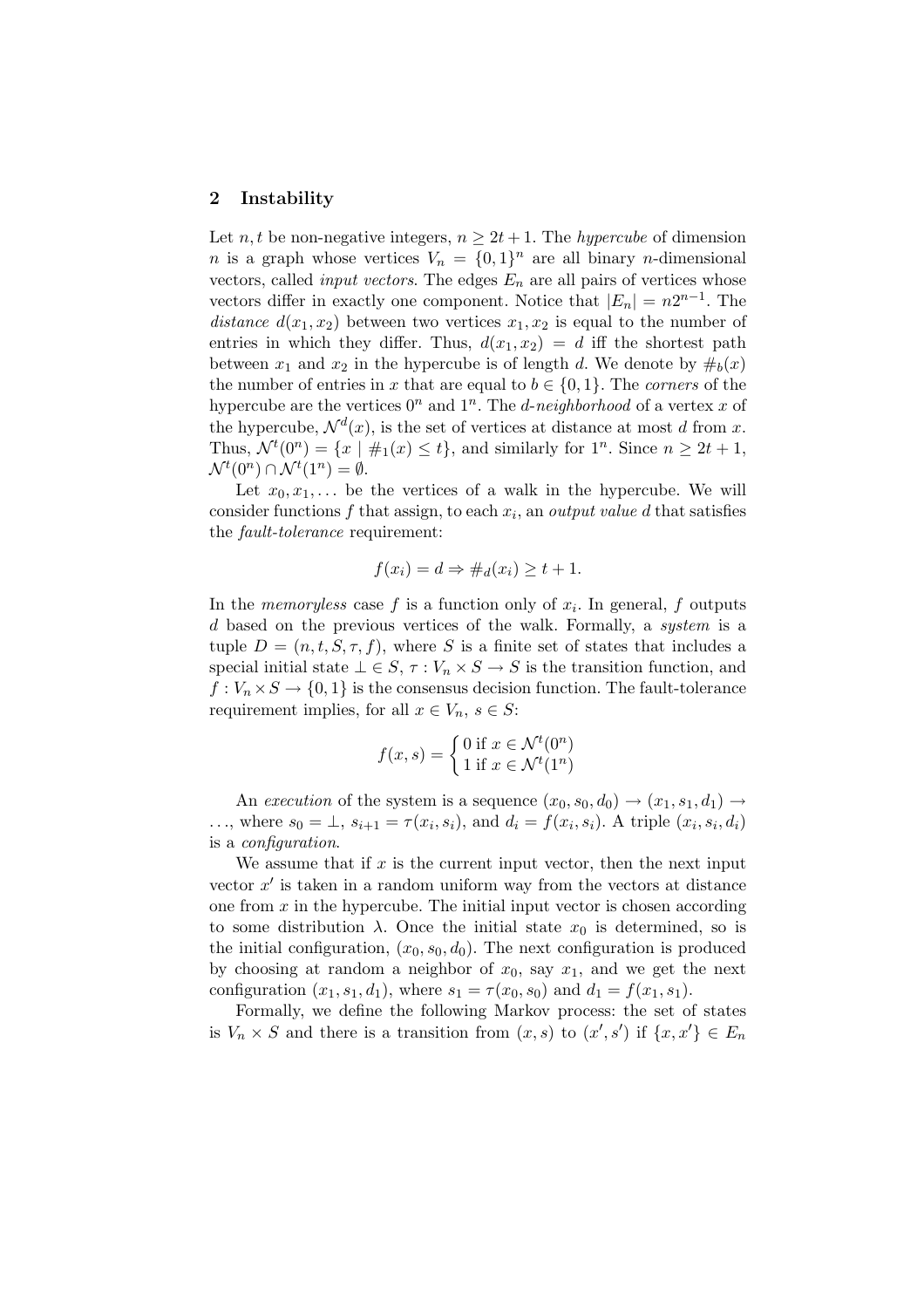and  $\tau(x, s) = s'$ . Therefore, any random walk  $X_0, X_1, X_2, \ldots$ , where  $X_0$ is chosen according to  $\lambda$ , defines an execution.

Each state  $(x, s)$  has an associated output value  $f(x, s)$ , so we may write  $d_i = f(X_i)$  to be the output value associated to  $X_i$ . Let  $c_{\lambda,i}(D)$  be the random variable defined by:

$$
c_{\lambda,l}(D) = \frac{1}{l} \sum_{k=0}^{l-1} |d_{k+1} - d_k|.
$$

**Definition 1** The average instability of a consensus system D is  $c(D)$  =  $\mathbb{E}(\lim$  $l\rightarrow\infty$  $c_{\lambda,l}(D)).$ 

The Markov chain described above is finite and hence  $c(D)$  exists by the  $ergodic$  theorem<sup>4</sup>.

## 3 Average instability of memoryless systems

In a memoryless system  $|S| = 1$ , and  $\tau$  is irrelevant, so the system is defined by a triplet  $D = (n, t, f)$ , where  $f: V_n \to \{0, 1\}$ . In this case, the Markov chain is irreducible<sup>5</sup>, and its set of states is  $V_n$ . That is,  $X_0, X_1, X_2, \ldots$  is a  $\lambda$ -random walk on the hypercube, and its stationary distribution  $\pi$  is the uniform  $\pi_x = 1/2^n$ , for every  $x \in V_n$  (for notation see  $[13]$ ). The instability of f counts the number of times the function f changes its decision along a random walk. By the ergodic theorem, the fraction of time the random walk crosses bicolored edges (where changes in the decision take place) tends to the number of bicolored edges divided by  $|E_n| = n2^{n-1}$ .

**Proposition 1** Let  $D = (n, t, f)$  be a memoryless system. Then,

$$
c(D) = \frac{\sum_{\{x,y\} \in E_n} |f(x) - f(y)|}{n2^{n-1}}
$$

*Proof.* Since by definition  $c(D) = \mathbb{E}(\lim D)$  $l\rightarrow\infty$  $c_{\lambda,l}(D)$ , it is sufficient to prove that

$$
c_{\lambda,l}(D) \xrightarrow[l \to \infty]{} \frac{\sum_{\{x,y\} \in E_n} |f(x) - f(y)|}{n2^{n-1}}
$$
 a.s.

<sup>&</sup>lt;sup>4</sup> When S is not finite,  $c(D)$  might not exist, but  $c'(D) = \mathbb{E}(\liminf c_{\lambda,l}(D))$  always  $l\rightarrow\infty$ exists, and can be considered as a lower bound for the cost.

<sup>&</sup>lt;sup>5</sup> In an irreducible Markov chain, it is possible to get to any state from any state.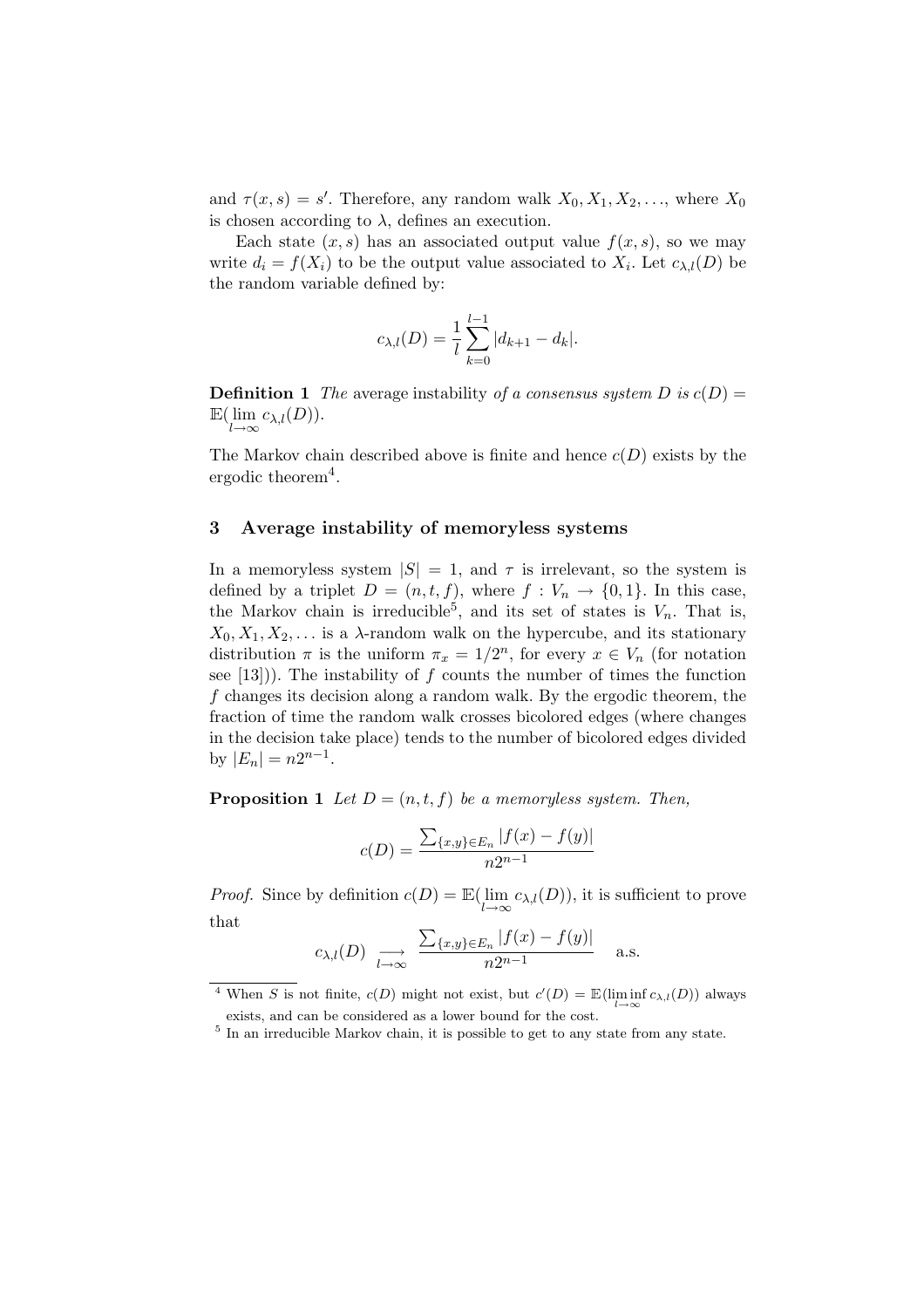This follows directly from the ergodic theorem. Formally, we consider the Markov chain  $(X_0, X_1), (X_1, X_2), \ldots$  in which each state is an arc  $e = (X_i, X_{i+1}) \in \overrightarrow{E}_n$ , an ordered couple of neighbor vertices of the hypercube. Therefore the function defined over the set of states (the arcs) is  $f(X_i, X_{i+1}) = |f(X_{k+1}) - f(X_k)|$ . In this standard approach one needs to verify that the chain is irreducible and that the unique invariant distribution is the uniform distribution in order to conclude that:

$$
c_{\lambda,l}(D) = \frac{1}{l} \sum_{k=0}^{l-1} f(X_k, X_{k+1}) \xrightarrow[l \to \infty]{} \sum_{e \in \overrightarrow{E}_n} \pi_e f(e) = \frac{1}{2n2^{n-1}} \sum_{e \in \overrightarrow{E}_n} f(e)
$$
  
= 
$$
\frac{1}{n2^{n-1}} \sum_{e \in E_n} f(e) \qquad \text{a.s.}
$$

#### 3.1 Geodesic worst case vs. average instability

The worst case geodesic instability measure of [5, 3] depends on the values f takes in a small part of the hypercube, given by a geodesic path (where the i-th entry of a vector changes at most once). In contrast, the average instability permits walks that traverse the whole hypercube. We are going to remark this difference by giving two examples for which the values behave in opposite ways.

Let us assume  $t = 0$ . In this case the only restrictions appear in the corners of the hypercube. More precisely,  $f(d^n) = d$ .

Suppose that the output of f depends exclusively on what happens in one particular processor (the  $i$ -th processor). In other words, consider the function  $f^{(i)}(x) = x^{(i)}$ , where  $x = x^{(1)} \dots x^{(n)}$ . By common sense, this is clearly a bad strategy. But in terms of the geodesic analysis, this function appeared to be optimal [5]. Morover, it was proved that any optimal function must be of this form (when  $t = 0$ ). The explanation comes from the fact that in a geodesic path, once the  $i$ -th coordinate changes, it can not change anymore. On the other hand, by Proposition 1, the average instability of  $f^{(i)}$  is  $c(f^{(i)}) = \frac{1}{n2^{n-1}} \frac{2^n}{2} = \frac{1}{n}$  $\frac{1}{n}$ .

It is easy to see that the average instability of  $f^{(i)}$  is far from being optimal. For example, assume *n* is odd. And let  $f(x) = 1$  if and only if  $x = 0<sup>k</sup>1<sup>l</sup>$  with l odd. There is a geodesic path for which the function changes *all along the path*. Nevertheless, there is a small number of 1's in the hypercube. And, in fact,  $c(f) = \frac{1}{n2^{n-1}}\frac{n}{2}$  $\frac{n}{2}n = \frac{n}{2^n} \ll c(f^{(i)}).$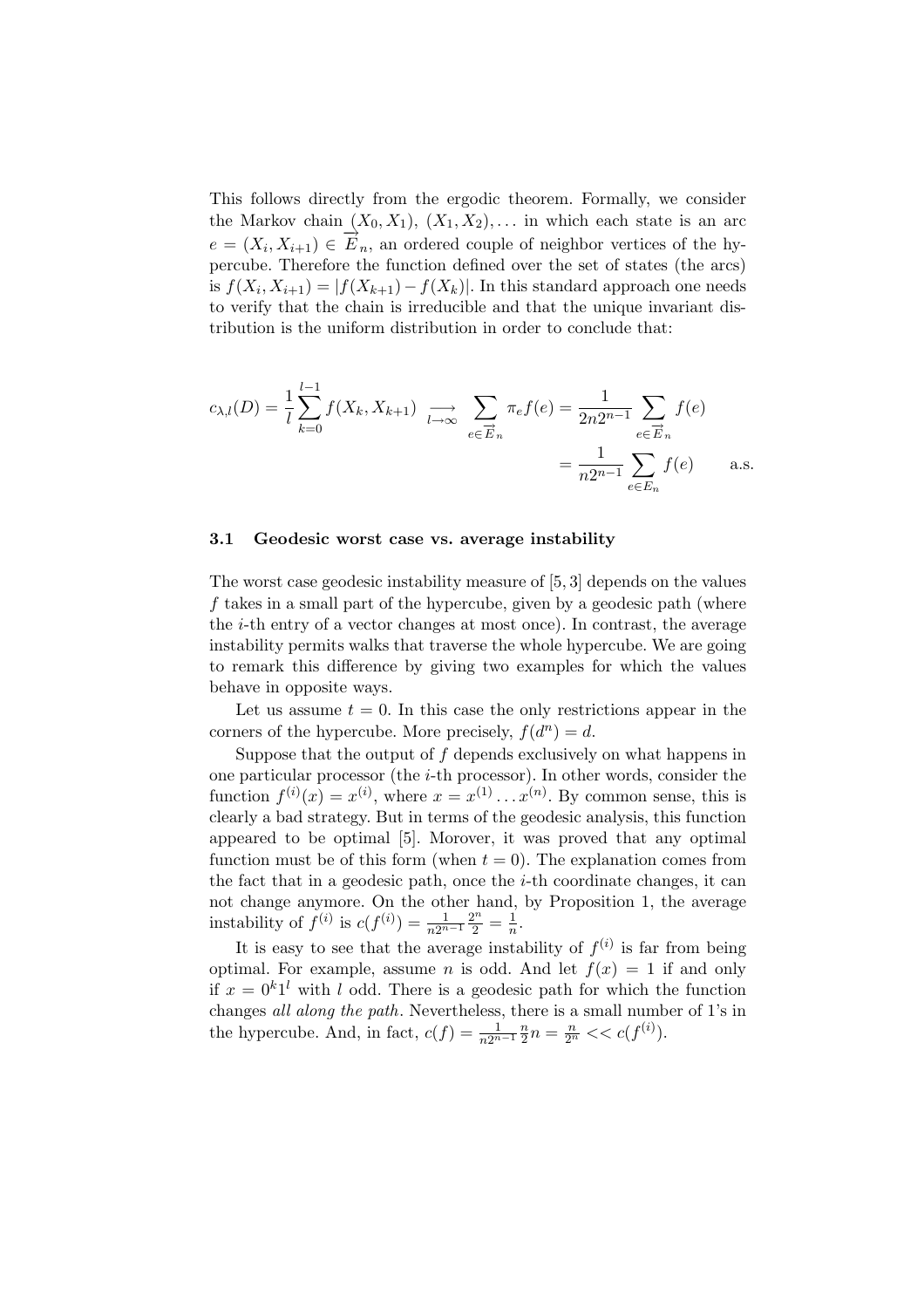## 3.2 Optimal memoryless systems

Let  $\Gamma_i$  denote the set of vectors  $x \in V_n$  satisfying  $\#_1(x) = i$ . In other words,  $\Gamma_i$  is the set of nodes of the hypercube at distance i from  $0^n$ . Recall that  $\mathcal{N}^k(x) = \{y \mid d(x, y) \leq k\}$ . Let us define  $D_0 = (n, t, f_0)$  with  $f_0(x) = 0$  if and only if  $x \in \mathcal{N}^t(0^n)$ . In other words,  $f_0$  is always 1 unless the fault-tolerance requirement forces the system to decide 0. We prove below that  $D_0$  is an optimal memoryless system.

**Theorem 1** Let  $D = (n, t, f)$  be a memoryless system. Then  $c(D_0) \leq$  $c(D)$ *, with*  $c(D_0) = \frac{\binom{n-1}{t}}{2^{n-1}}$ *.* 

*Proof.* By Proposition 1, in order to compute  $c(D_0)$ , we need to count the number of bicolored edges  $\{x, y\}$  induced by f<sub>0</sub>. This number is  $(n-t)$ <sup>n</sup>  $\binom{n}{t}$ because  $| \Gamma_t | = \binom{n}{t}$  and each vertex in  $\Gamma_t$  is connected to  $n-t$  vertices in  $\binom{n}{t}$  and each vertex in  $\Gamma_t$  $\Gamma_{t+1}$ . Thus,  $c(D_0) = \frac{(n-t)\binom{n}{t}}{n2^{n-1}} = \frac{\binom{n-1}{t}}{2^{n-1}}$ . It remains to show that there is no system  $D = (n, t, f)$  of lower cost.

We show this using network flow theory. We orient the edges of he hypercube from  $\Gamma_i$  to  $\Gamma_{i+1}$ , and we assign a capacity 1 to each of these arcs. An output function f induces a cut, i.e., an  $(S, T)$ -partition of the vertices of the hypercube. In fact,  $S$  are the vertices that output 0 and T are the vertices that output 1. Since  $\mathcal{N}^t(0^n) \subseteq S$  and  $\mathcal{N}^t(1^n) \subseteq T$ , we are in fact dealing with cuts separating  $\Gamma_t$  and  $\Gamma_{n-t}$ . The capacity of the cut is the number of edges starting in  $S$  and ending in  $T$ . This number (divided by  $n2^{n-1}$ ) is precisely the average instability of D.

The cut induced by  $f_0$  has capacity  $(n-t)$  $\binom{n}{t}$  $\binom{n}{t}$ . If we prove that this is a minimum cut, we are done. We do this by describing a flow from  $\Gamma_t$ to  $\Gamma_{n-t}$  that saturates this cut, which proves the cut is minimum, by the min-cut/max-flow theorem. The flow on an arc linking a node of  $\Gamma_i$  to a node of  $\Gamma_{i+1}$  is uniformly  $\frac{\binom{n-1}{t}}{\binom{n-1}{t}}$  $\frac{\binom{t}{n-1}}{\binom{n-1}{i}}$ , for  $t \leq i < n-t$ . Notice that the law of flow conservation is satisfied since, at a vertex  $x \in \Gamma_i$ ,  $t < i < n-t$ , one easily checks that the incoming flow  $(n-i)\frac{\binom{n-1}{t}}{\binom{n-1}{t}}$  $\frac{\binom{t}{t-1}}{\binom{n-1}{i}}$  is equal to the outgoing flow  $i^{(n-1)}_{(n-1)}$  $\frac{\binom{t}{n-1}}{\binom{n-1}{i}}$ . The flow of each arc *e* is at most 1, and the total transported  $i-1$ flow is equal to  $\binom{n}{i}$  $\binom{n}{i}(n-i)\frac{\binom{n-1}{t}}{\binom{n-1}{t}}$  $\frac{\binom{n-1}{t}}{\binom{n-1}{t}} = n\binom{n-1}{t}$ . Finally  $n\binom{n-1}{t} = (n-t)\binom{n}{t}$  $\binom{n}{t},$ which is equal to the capacity of the cut.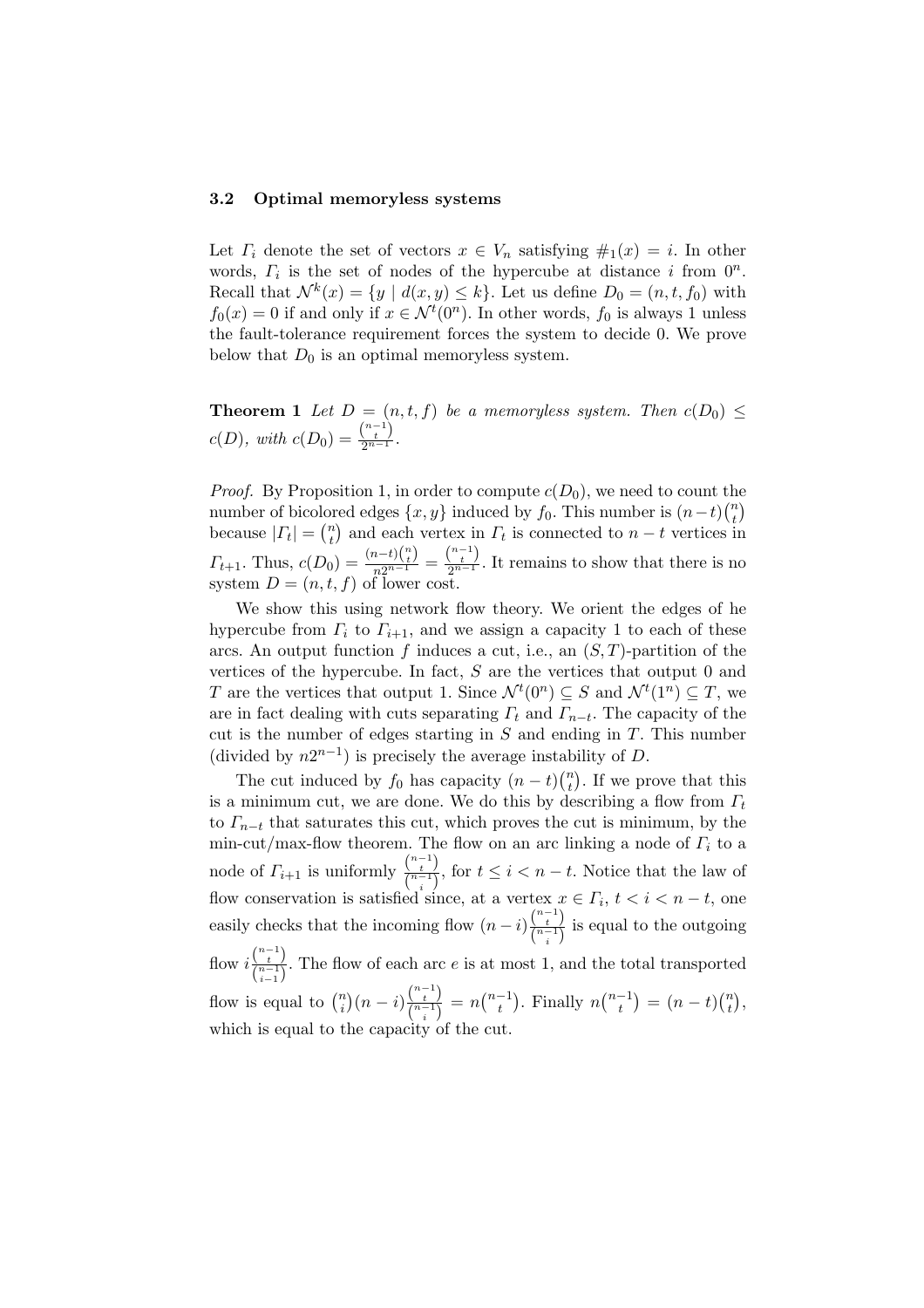#### 3.3 Symmetric memoryless systems: the Ehrenfest urn model

Random walks turn out to be particularily interesting when the function f is symmetric, i.e., when it depends only on the distribution of 0's and 1's in the input vector. These functions are of the follwing type: "if  $i$ sensors are measuring the value 1 then the output is  $d$ . In these cases, we can *project* the hypercube into a path, whose vertices are  $\{0, \ldots, n\}$ . We can therefore assume that  $f$  is defined over this set of vertices, instead of over the vertices of the hypercube. Instead of considering the state  $x$  we consider the state  $i = #_1(x)$ . We get a new Markov chain with transitions:

$$
\mathbb{P}\{i \to (i+1)\} = \frac{n-i}{n} \qquad \mathbb{P}\{i \to (i-1)\} = \frac{i}{n}.
$$

This process is known as the Ehrenfest urn model [7]. The probability of moving from i to  $i+1$  is simply the probability of moving from a vertex with i entries equal to 1 to a vertex with  $i + 1$  entries equal to 1. There are  $n - i$  such edges that can cause this to happen.

The invariant distribution of the Ehrenfest model (easily computable by projection of the uniform distribution of the hypercube) is known to be  $\pi_i = \frac{\binom{n}{i}}{2^n}$ . Therefore, the invariant distribution of the coupled states corresponding to the arcs  $(i, i+1)$  and  $(i+1, i)$  are  $\pi_{(i,i+1)} = \frac{\binom{n}{i}}{2^n}$  $\frac{1}{2^n} \frac{n-i}{n}$ , and  $\pi_{(i+1,i)} = \frac{\binom{n}{i+1}}{2^n}$  $\frac{i+1}{2^n} \frac{i+1}{n}$  $\frac{+1}{n}$ . Thus,  $\pi_{(i,i+1)} = \pi_{(i+1,i)} = \frac{\binom{n-1}{i}}{2^n}$ .

**Theorem 2** Let  $D = (n, t, f)$  be a symmetric memoryless system. Then,

$$
c(D) = \sum_{i=0}^{n-1} {n-1 \choose i} \frac{|f(i+1) - f(i)|}{2^{n-1}}.
$$

*Proof.* We know from the ergodic theorem that

$$
c_{\lambda,l}(D) \underset{l \to \infty}{\longrightarrow} \sum_{i=0}^{n-1} \pi_{(i,i+1)} |f(i+1) - f(i)| + \sum_{i=0}^{n-1} \pi_{(i+1,i)} |f(i+1) - f(i)| \text{ a.s.}
$$

The result follows from the fact that  $\pi_{(i,i+1)} = \pi_{(i+1,i)} = \frac{\binom{n-1}{i}}{2^n}$ .

**Remark 1** We can recompute the instability of sytem  $D_0$  introduced in *previous section, because*  $f_0$  *is symmetric:*  $f_0(i) = 1 \iff i > t$ . There*fore,*  $c(D_0) = \binom{n-1}{t} \frac{1}{2^{n-1}}$ .

Remark 2 D0*, in the context of the geodesic analysis in [5], appeared to be optimal only among the* symmetric *memoryless systems.*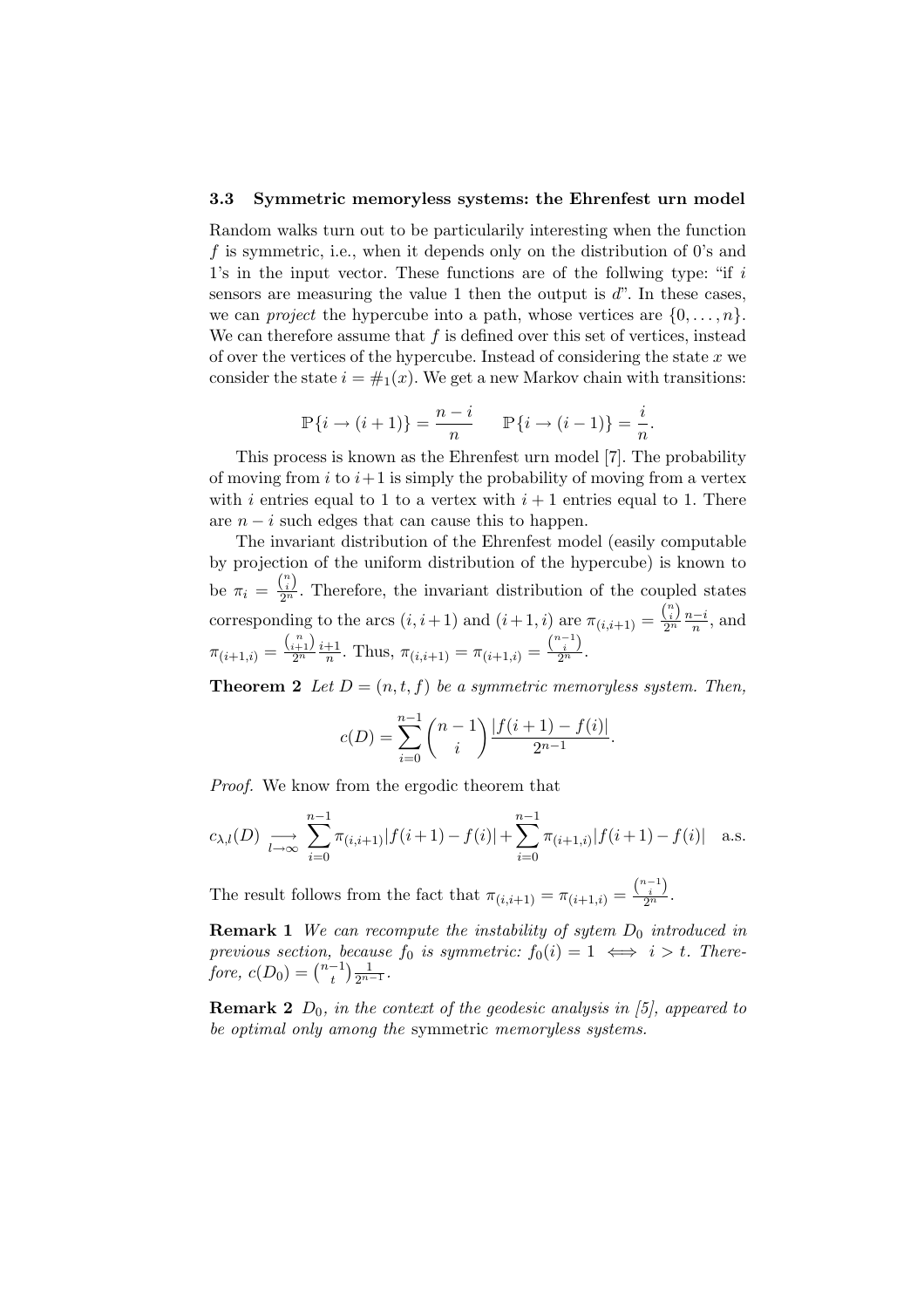## 4 Average instability of systems with memory

Let us define the following system having only one bit of memory:  $D_1 =$  $(n, t, S_1, f_1, \tau_1)$ , where  $S_1 = {\{\perp, 0, 1\}}$  and

$$
f_1(x, s) = \tau_1(x, s) = \begin{cases} 0 & \text{if } \#_1(x) \le t \\ 1 & \text{if } \#_0(x) \le t \\ maj(x) & \text{if } s = \bot \\ s & \text{otherwise} \end{cases}
$$

Here,  $maj(x)$  returns the most common bit value in  $x \in \{0, 1\}^n$ , and 1 in case of a tie.

**Remark 3** *System*  $D_1$  *is optimal in the geodesic cost model* [5]. Never*theless, the proof is much more complicated than in the memoryless case.*

**Theorem 3** For every system  $D = (n, t, S, \tau, f)$ , we have  $c(D_1) \leq c(D)$ . *Moreover,*

$$
c(D_1) = \left(2^{n-1} \sum_{k=t}^{n-t-1} \frac{1}{\binom{n-1}{k}}\right)^{-1}
$$

and  $\frac{1}{c(D_1)}$  *is the average time necessary to pass from t to*  $n - t$  *in the Ehrenfest model.*

*Proof.* Let  $D = (n, t, S, \tau, f)$  be an arbitrary system. Let  $x_0, x_1, \ldots, x_l$ be the first  $l + 1$  vertices of a walk in the hypercube. We can associate to each of these vertices a symbol in  $\{*,0,1\}$  depending on whether the system is not forced to decide  $(t < #_0(x_i), #_1(x_i) < n-t)$ , it is forced to decide a 0  $(\#_1(x_i) \leq t)$  or it is forced to decide a 1  $(\#_0(x_i) \leq t)$ . We therefore obtain a sequence  $y \in \{*,0,1\}^{l+1}$ . Let us delete the symbols  $*$ in y in order to obtain a shorter binary string y'. Let  $c'(y')$  be the number of changes in two consecutive symbols of  $y'$  (either 01 or 10). It is clear that the number of output changes of f over the same walk is at least  $c'(y')$ . Since  $c'(y')$  is exactly the number of output changes of  $f_1$  over the walk, we have that  $c_{\lambda,l}(D_1) \leq c_{\lambda,l}(D)$  over each random walk. Therefore,  $c(D_1) \leq c(D)$ .

It remains to study the average instability of  $D_1$ . Since  $f_1$  is symmetric, we can project the system into states of the form

$$
(i, s) \in (\{0, \ldots, t-1\} \times \{0\}) \cup (\{t, \ldots, n-t\} \times \{0, 1\}) \cup (\{n-t+1, \ldots, n\} \times \{1\}),
$$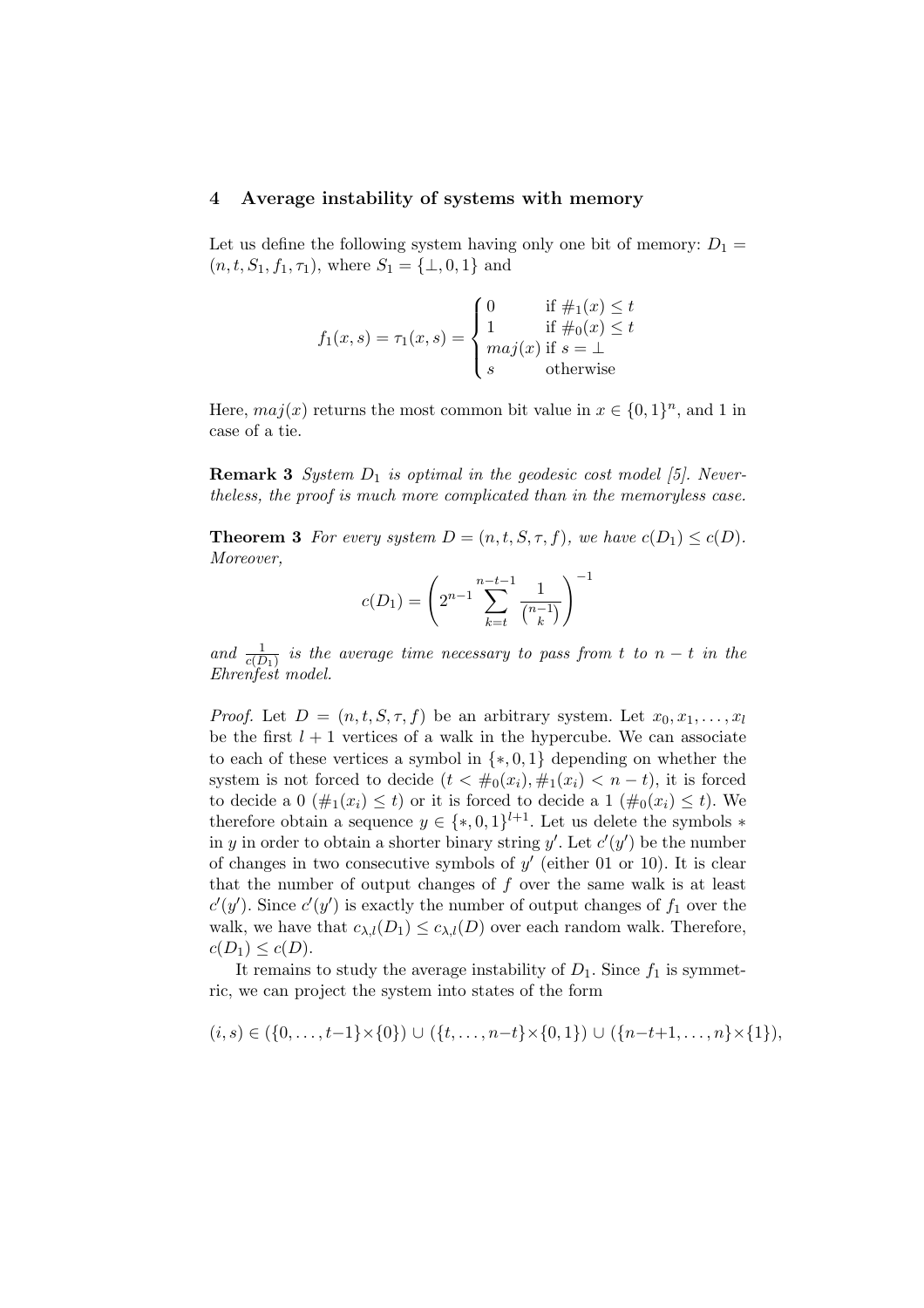where  $i$  denotes the number of 1's the processors are reading and  $s$  denotes the last output of  $f_1$  (we are not considering the case  $s = \perp$  because it appears only once, at the beginning). The transitions are the following:

$$
\mathbb{P}\{(i,s) \to (i+1,s')\} = (\frac{n-i}{n})\mathbf{1}_{\{f(i,s)=s'\}}
$$

$$
\mathbb{P}\{(i,s) \to (i-1,s')\} = (\frac{i}{n})\mathbf{1}_{\{f(i,s)=s'\}}
$$



**Fig. 1.** The auxiliar Markov chain for  $D_1$  (with  $t = 2$ ).

The Previous Markov chain is irreducible and it has a stationary distribution  $\pi$  (to see that we only need to exhibit a positively recurrent state, for instance  $(0,0)$ . We know that  $c_{\lambda,l}(D_1)$  corresponds to the fraction of time the chain has been in states  $(t, 1)$  or  $(n - 1, t)$  at time l. In fact, the system changes its decision each time it reads  $t$  1's while its last decision was 1, or when it reads  $t$  0's while its last decision was 0 (see Figure 1).

Then, by the ergodic theorem,  $c_{\lambda,l}(D_1)$  converges almost surely to  $\pi_{t,1} + \pi_{n-t,0}$ . By symmetry, it follows that  $c(D_1) = 2\pi_{t,1}$ . We denote the expected time necessary to pass from a state  $(i, a)$  to a state  $(j, b)$  by  $\mathbb{E}_{(i,a)}(T_{(j,b)})$ . Since the inverses of the expected return times correspond to the stationary distribution, we have  $c(D_1) = \frac{2}{\mathbb{E}_{(t,1)}(T_{(t,1)})}$ . But, since each cycle passing through  $(t, 1)$  also passes through  $(n - t, 0)$ .

$$
\mathbb{E}_{(t,1)}(T_{(t,1)}) = \mathbb{E}_{(t,1)}(T_{(n-t,0)}) + \mathbb{E}_{(n-t,0)}(T_{(t,1)})
$$

By symmetry, we have  $\mathbb{E}_{(t,1)}(T_{(n-t,0)}) = \mathbb{E}_{(n-t,0)}(T_{(t,1)})$ . On the other hand, for each  $i \neq t$ , we have  $\mathbb{E}_{(t,1)}(T_{(i,0)}) = \mathbb{E}_{(t,0)}(T_{(i,0)})$ . Thus we obtain:

$$
c(D_1) = \frac{2}{2\mathbb{E}_{(t,0)}(T_{(n-t,0)})} = \frac{1}{\mathbb{E}_{(t,0)}(T_{(n-t,0)})}
$$

The expected time to reach state  $(n-t, 0)$  starting from  $(t, 0)$  is equal to the expected time to reach state  $n - t$  starting from state t in the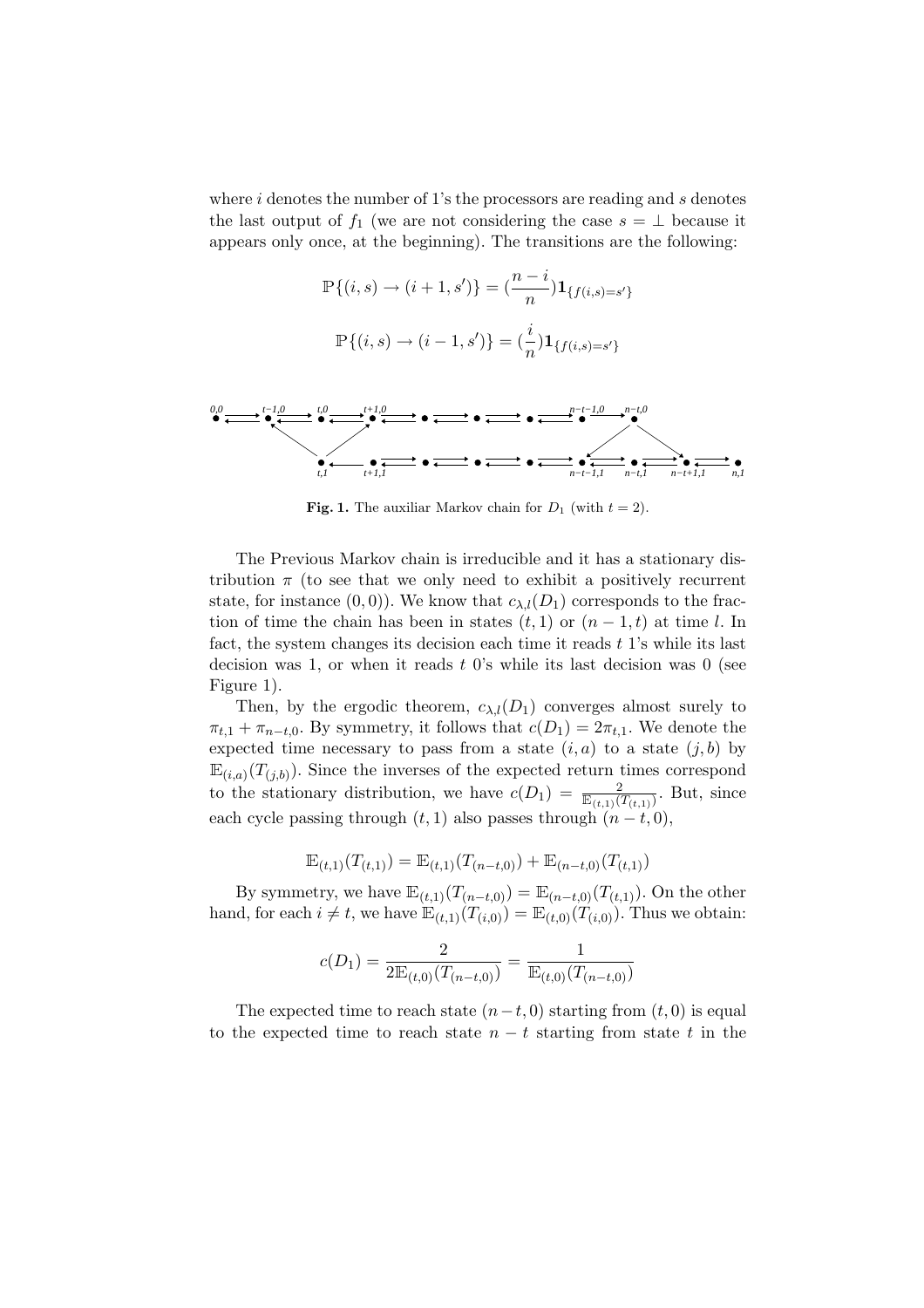classical Ehrenfest model. In fact, in this part of the walk the system will always be in state 0 and it only shifts to 1 when leaving the position  $n-t$ .

The last result follows from a theorem of [14], in which the authors prove that the expected time to go from state  $k$  to state  $k+1$  in the Ehrenfest model is equal to  $\frac{1}{\binom{n-1}{k}} \sum_{j=0}^{k} \binom{n}{j}$  $\binom{n}{j}$ . Thus,

$$
\frac{1}{c(D_1)} = \sum_{k=t}^{n-t-1} \frac{1}{\binom{n-1}{k}} \sum_{j=0}^{k} \binom{n}{j}
$$

Stating  $k' = n - 1 - k$  we get:

$$
\frac{1}{c(D_1)} = \sum_{k'=t}^{n-t-1} \frac{1}{\binom{n-1}{n-1-k'}} \sum_{j=0}^{n-k'-1} \binom{n}{j} = \sum_{k'=t}^{n-t-1} \frac{1}{\binom{n-1}{k'}} \sum_{j=k'+1}^{n} \binom{n}{j}
$$

Thus, adding the two expressions of  $\frac{1}{c(D_1)}$  we have:

$$
\frac{2}{c(D_1)} = \sum_{k=t}^{n-t-1} \frac{2^n}{\binom{n-1}{k}}.
$$

# 5 The stabilizing role played by memory

In order to quantify the stabilizing role played by memory we must compute the number of decision changes of the optimal memoryless system D<sup>0</sup> *per each* decision change performed by the optimal 1-bit of memory system  $D_1$ . More precisely, we must study the ratio  $\frac{c(D_0)}{c(D_1)}$ . Since we are interested in the asymptotic behavior  $n \to \infty$ , we note *n* instead of  $n-1$ :

$$
c_n(t) = \frac{c(D_0)}{c(D_1)} = \sum_{k=t}^{n-t} \frac{\binom{n}{t}}{\binom{n}{k}}
$$

## 5.1 Upper bounds

First we prove an upper bound that is independent of t.

Lemma 1  $c_n(t) = O(\sqrt{n})$ 

*Proof.* Let us assume  $(w.l.o.g.)$  that *n* is even.

$$
c_n(t) = 2\sum_{k=t}^{n/2} \frac{\binom{n}{t}}{\binom{n}{k}} = 2\sum_{k=t}^{n/2} \frac{(t+1)(t+2)\dots k}{(n-k+1)(n-k+2)\dots(n-t)}.
$$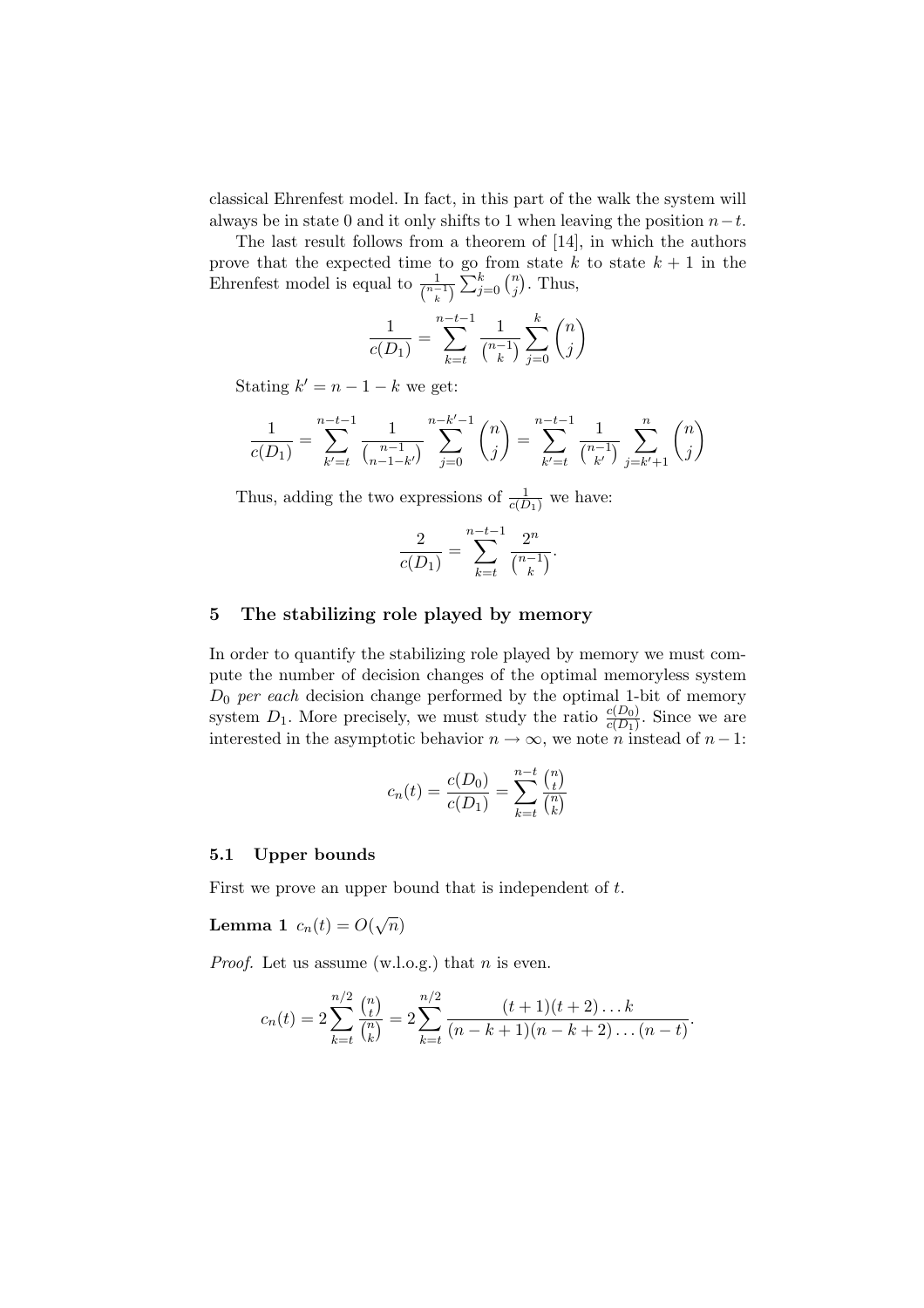Let  $1 \leq s_n \leq n/2$  ( $s_n$  grows with n; later it becomes clear why we should choose  $s_n = \sqrt{n}$ . If  $t + s_n > n/2$  then  $c_n(t) \leq 2 \sum_{k=n/2-s_n+1}^{n/2} 1 =$  $2s_n$ . Let us consider the case  $t + s_n \leq n/2$ . It follows:

$$
c_n(t) = 2 \sum_{k=t}^{t+s_n} \frac{(t+1)(t+2)\dots k}{(n-k+1)(n-k+2)\dots(n-t)}
$$
  
+2 
$$
\sum_{k=t+s_n+1}^{n/2} \frac{(t+1)(t+2)\dots k}{(n-k+1)(n-k+2)\dots(n-t)}
$$
  

$$
\leq 2 + 2s_n +
$$
  
2 
$$
\sum_{k=t+s_n+1}^{n/2} \frac{(t+1)\dots(t+s_n)}{(n-t)\dots(n-t-s_n+1)} \frac{(t+s_n+1)\dots k}{(n-t-s_n)\dots(n-k+1)}
$$
  

$$
\leq 2 + 2s_n + 2(n/2 - t - s_n) \left(\frac{t+s_n}{n-t-s_n}\right)^{s_n}
$$

Let  $x = n/2 - t - s_n$ . Let  $g_n(x) = 2 + 2s_n + 2x \left( \frac{1 - \frac{2x}{n}}{1 + \frac{2x}{n}} \right)$  $\int^{s_n}$ . Since  $c_n(t) \leq g_n(x)$ , our goal is to find the maximum of  $g_n(x)$ . By computing  $g'_n(x_0) = 0$  we get

$$
x_0 = \frac{ns_n}{2} \left( -1 + \sqrt{1 + \frac{1}{s_n^2}} \right) = \frac{ns_n}{2} \left( -1 + 1 + \frac{1}{2s_n^2} + o\left(\frac{1}{s_n^2}\right) \right) = \frac{n}{4s_n} + o\left(\frac{n}{s_n}\right).
$$
  
Since  $\frac{2x_0}{n} = \frac{1}{2s_n} + o\left(\frac{1}{s_n}\right)$ , it follows:

$$
c_n(t) \le 2 + 2s_n + 2\left(\frac{n}{4s_n} + o\left(\frac{1}{s_n}\right)\right) \exp^{s_n(\log(1 - \frac{1}{2s_n} + o\left(\frac{1}{s_n}\right)) - \log(1 + \frac{1}{2s_n} + o\left(\frac{1}{s_n}\right))}
$$
  

$$
\le 2 + 2s_n + 2\left(\frac{n}{4s_n} + o\left(\frac{1}{s_n}\right)\right) \exp^{-1+o(1)} = O(s_n + \frac{n}{s_n})
$$

Since either  $s_n$  or  $\frac{n}{s_n}$  grows faster than  $\sqrt{n}$ , the best we can do is to choose  $s_n = \sqrt{n}$  in order to conclude  $c_n(t) = O(\sqrt{n}).$ 

## 5.2 Lower bounds

The main question is whether there are values of  $t$  for which the previous upper bound is reached, i.e., whether  $c_n(t) = \Theta(\sqrt{n})$  for some relation between  $n$  and  $t$ . We are going to see first that this does not happen for extremes values of t.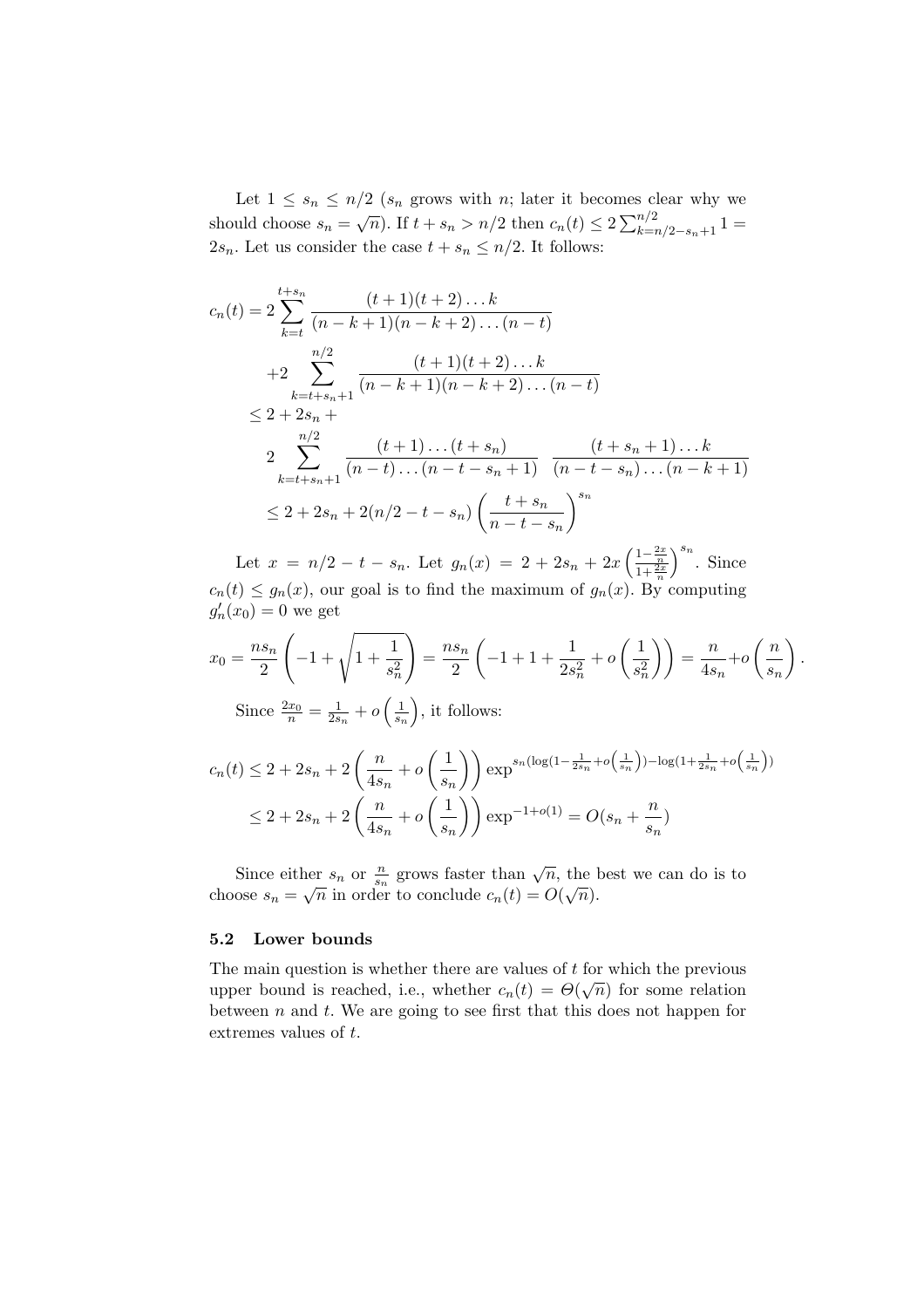**Lemma 2** When t is constant,  $\lim_{n \to \infty} c_n(t) = 2$ .

*Proof.* Notice first that  $c_n(t) = 2 + \sum_{k=t+1}^{n-t-1}$  $\binom{n}{t}$  $\frac{\binom{t}{t}}{\binom{n}{k}}$ . When t is a constant,  $\binom{n}{t}$  $\frac{\binom{n}{t}}{\binom{n}{t+1}} = \frac{\binom{n}{t}}{\binom{n}{n-t-1}}$  $\frac{\binom{n}{t}}{\binom{n}{n-t-1}} = O(1/n)$ . For  $t+2 \leq k \leq n-t-2$ ,  $\frac{\binom{n}{t}}{\binom{n}{k}}$ there are  $O(n)$  such k's. Thus,  $\lim_{n\to\infty} c_n(t) = 2$ .  $\frac{\binom{t}{t}}{\binom{n}{k}} = O(1/n^2)$  and

The previous result can be explained as follows: for  $t$  constant, the Markov process will rarely enter a state where it needs to change its decision, either with  $D_0$  or  $D_1$ . Thus, the chain, between two forced decisions, will be shuffled. Once shuffled, in half of the cases the chain will force the system to take the same decision it took before. On the other hand, when t is close to  $n/2$ , almost all the decisions are forced. In this case the ratio is also bounded by a constant. In fact,

**Lemma 3** *When*  $t = n/2 - \beta$ ,  $\lim_{n \to \infty} c_n(t) \leq 2 + 2\beta$ .

*Proof.* We have  $c_n(t) = 2 + \sum_{k=t+1}^{n-t-1}$  $\binom{n}{t}$  $\frac{\binom{t}{t}}{\binom{n}{k}}$ . The sum above contains (less than)  $2\beta$  terms, which are all smaller than 1. Thus,  $c_n(t) \leq 2 + 2\beta$  when n tends to infinity.

The interesting case appears when t is close to  $n/2$  but this distance grows with  $n$ . More precisely,

Lemma 4 Let  $t = n/2 - \alpha \sqrt{n}$  (with  $\alpha$  constant). Then  $c_n(t) = \Theta(\sqrt{n})$ .

*Proof.* It only remains to prove the lower bound (see Lemma 1).

$$
c_n(n/2 - \alpha\sqrt{n}) \ge \sum_{k=0}^{\alpha\sqrt{n}} \frac{\binom{n}{n/2 - \alpha\sqrt{n}}}{\binom{n}{n/2 - \alpha\sqrt{n} + k}} = \sum_{k=0}^{\alpha\sqrt{n}} \frac{(n/2 - \alpha\sqrt{n} + 1)(n/2 - \alpha\sqrt{n} + 2) \dots (n/2 - \alpha\sqrt{n} + k)}{(n/2 + \alpha\sqrt{n})(n/2 + \alpha\sqrt{n} - 1) \dots (n/2 + \alpha\sqrt{n} - k + 1)} \ge \sum_{k=0}^{\alpha\sqrt{n}} \left(\frac{n/2 - \alpha\sqrt{n}}{n/2 + \alpha\sqrt{n}}\right)^k \ge \alpha\sqrt{n} \left(\frac{1 - \frac{2\alpha}{\sqrt{n}}}{1 + \frac{2\alpha}{\sqrt{n}}}\right)^{\alpha\sqrt{n}} = \alpha\sqrt{n} \exp^{\alpha\sqrt{n}(\log(1 - \frac{2\alpha}{\sqrt{n}})) - \log(1 + \frac{2\alpha}{\sqrt{n}}))} = \alpha\sqrt{n} \exp^{-4\alpha + o(\frac{1}{\sqrt{n}})} = \Omega(\sqrt{n})
$$